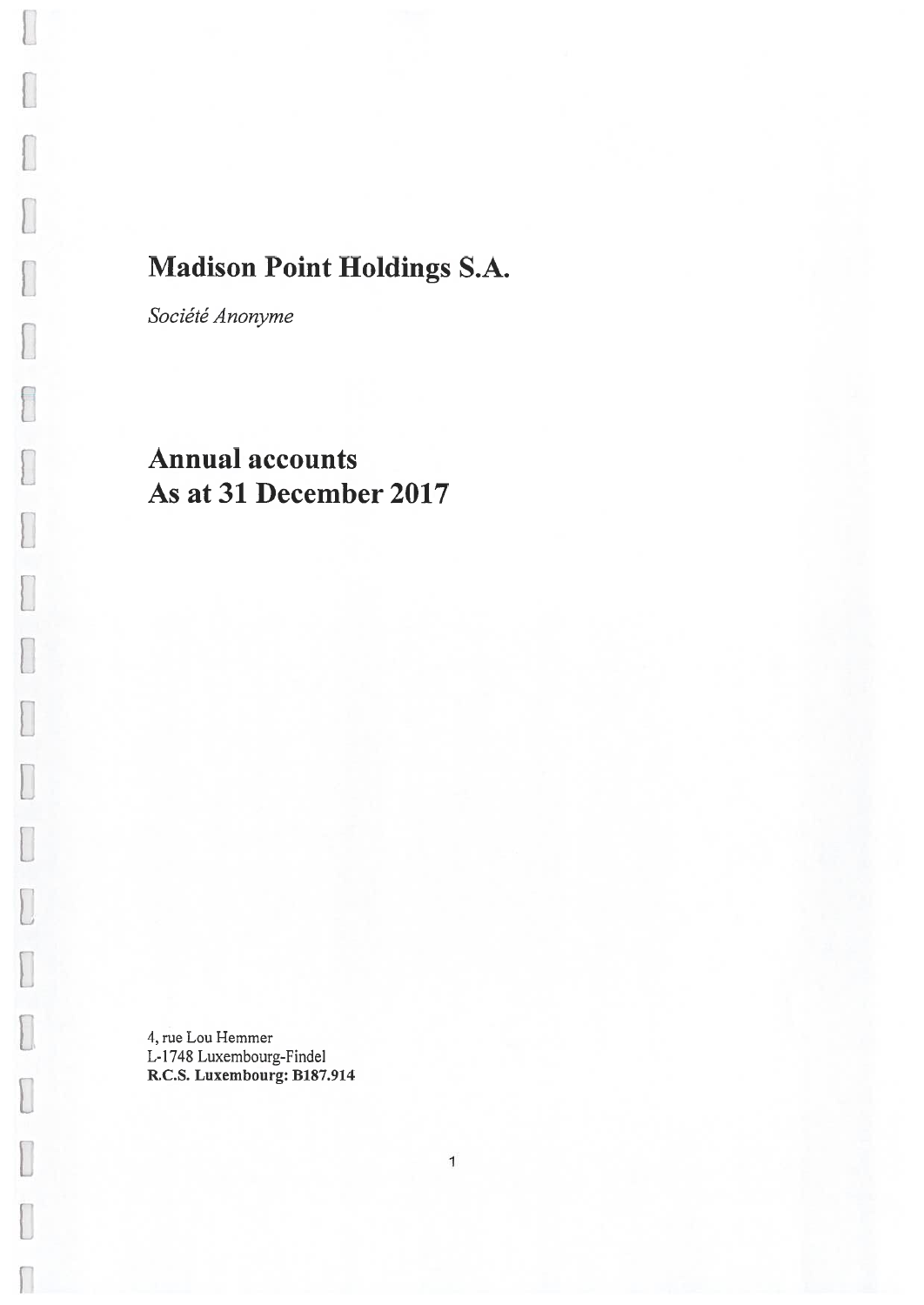# Madison Point Holdings S.A.

# Table of contents

L

 $\begin{bmatrix} \phantom{-} \end{bmatrix}$ 

 $\begin{bmatrix} \phantom{-} \end{bmatrix}$ 

 $\sqrt{2}$ 

 $\sqrt{2}$ 

 $\sqrt{2}$ 

 $\sqrt{2}$ 

E

I

E

I

l

 $\begin{bmatrix} \end{bmatrix}$ 

 $\sqrt{2}$ 

| Balance sheet                |          | $3 - 4$ |
|------------------------------|----------|---------|
| Profit and loss account      |          | $5 - 6$ |
| Notes to the annual accounts | $7 - 15$ |         |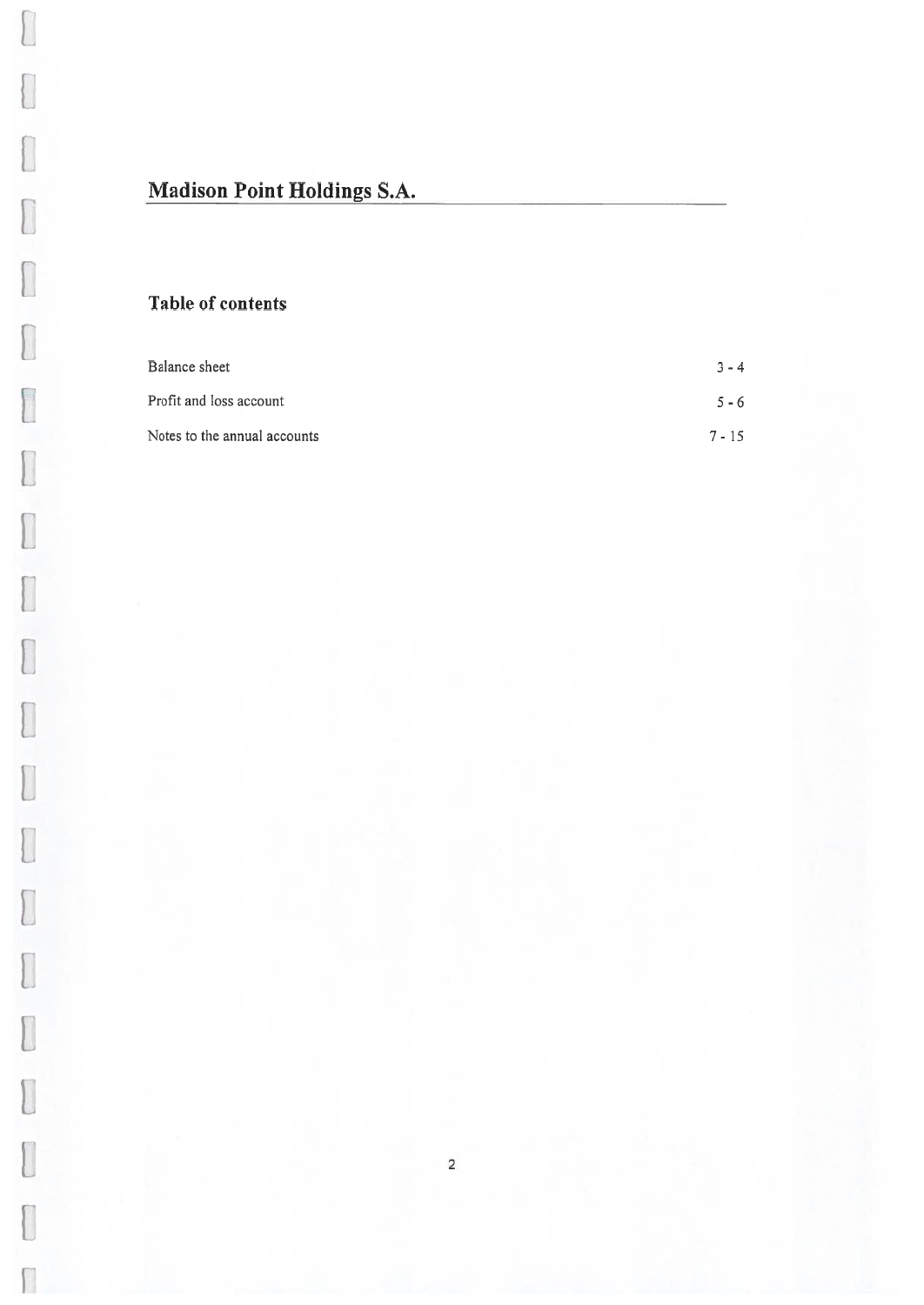# alterDomus\*

 $\overline{\phantom{a}}$ 

# Report of the Statutory Auditor

To the attention of the Shareholders of

Madison Point Holdings S.A. 4, rue Lou Hemmer L-1748 Luxembourg-Findel

In conformity with the Luxembourg legal and statutory requirements, we are pleased to advise you that we have carried out, for the year ended December 31, 2017, the mandate of Statutory Auditor of Madison Point Holdings S.A. ("the Company") which you entrusted to us.

We have carried out our mandate based on Article 443-2 to the amended Law of August 10, 1915, which does not require the Statutory Auditor to give an opinion on the annual accounts. Accordingly, we have not examined the annual accounts in accordance with International Standards on Auditing.

We have noted that the annual accounts at December 31, 2017 which show <sup>a</sup> balance sheet total of EUR 57,992,952 and <sup>a</sup> loss for the year of EUR 116,778,679 are in agreemen<sup>t</sup> with the accounting records and related documents which were provided to us.

However, we draw your attention to the fact that, as disclosed in the Note 3 to the annual accounts, the Company fully owns in particular the Luxembourg entity Madison Point Investment S.ä r.l., acquired for EUR 160,216,003. This subsidiary has been impaired during the year for an amount of EUR 116,730,001, leading to <sup>a</sup> net book value amounting to EUR 43,761,002. However, in the absence of valuation repor<sup>t</sup> of the said entity, we are unable to comment on the fair carrying value of this investment.

Except for the matters mentioned in the preceding paragraph, we have no other comments on the accounts for the year ended December 31, 2017. We propose you to approve them and give discharge to the Board of Directors, after due consideration of this paragraph.

Alter Domus Luxembourg S.ã .r.l. Luxembourg, June 13, 2018 **Statutory Auditor** Represented by

Frank Przygodda

Alter Domus Luxembourg S.à r.I. Tel. <sup>+</sup> 352 48 18 28 1/ Fax <sup>+</sup> 352 48 18 63 5 rue Guillaume Kroll, L-1882 Luxembourg BP 2501 - L-1025 Luxembourg Grand Duchy of Luxembourg

www.alterDomus.com VEUROPEAN

Alter Domus Luxembourg S.à r.l. / Domiciliataire de sociétés, Expert-Comptable<br>Autorisation gouvernementale N° 10015756/0 / Société à responsabilité limitée au canital social de 31.752.500 euro Autorisation gouvernementale N° 10015756/0 / Société à responsabilité limitée au capital social de 31.752.500 euro MINIER<br>R.C.S. Luxembourg B. 136 477 / TVA LU 25057742 R.C.S. Luxembourg B. 136 477 / TVA LU 25057742

SPECIALIST<br>ADMINISTRATOR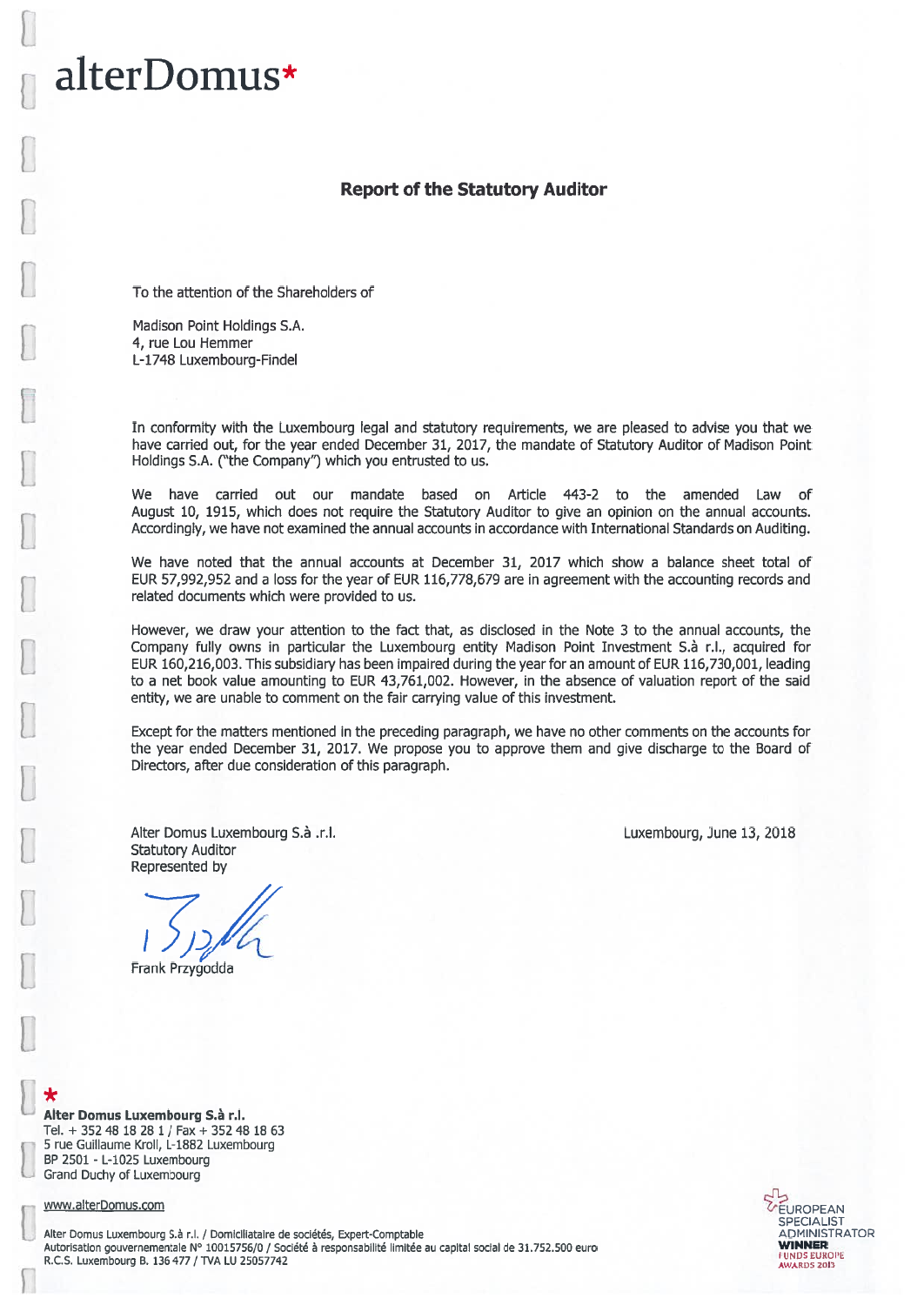## Annual Accounts Helpdesk:

Tel. : (+352) 24788494 Email : centralebilans@statec.etat.lu RCSL Nr.: B187914 Matricule: 2014 22 27429

## ABRIDGED BALANCE SHEET

Financial year from  $\frac{01}{1012017}$  to  $\frac{31}{122017}$  (in  $\frac{03}{101}$  EUR )

MADISON POINT HOLDINGS SA

Page 1/2

# ASSETS

|    |                                                         | Reference(s)                                                                                                  |     | <b>Current year</b>                                                                                                                                                                                                                                                                     |     | <b>Previous year</b> |
|----|---------------------------------------------------------|---------------------------------------------------------------------------------------------------------------|-----|-----------------------------------------------------------------------------------------------------------------------------------------------------------------------------------------------------------------------------------------------------------------------------------------|-----|----------------------|
|    | A. Subscribed capital unpaid                            | $1101$ and $101$ and $101$ and $101$ and $101$                                                                |     | $101$ and $\frac{1}{2}$ and $\frac{1}{2}$ and $\frac{1}{2}$ and $\frac{1}{2}$ and $\frac{1}{2}$ and $\frac{1}{2}$ and $\frac{1}{2}$ and $\frac{1}{2}$ and $\frac{1}{2}$ and $\frac{1}{2}$ and $\frac{1}{2}$ and $\frac{1}{2}$ and $\frac{1}{2}$ and $\frac{1}{2}$ and $\frac{1}{2}$ and |     | 102                  |
|    | Subscribed capital not called<br>$\mathbf{L}$           | $1103$ and $1103$ and $1103$ and $1103$                                                                       |     | $\begin{tabular}{c} 103 \end{tabular}$                                                                                                                                                                                                                                                  |     | 104                  |
|    | Subscribed capital called but<br>II.<br>unpaid          |                                                                                                               |     | $\begin{tabular}{c} 105 \end{tabular}$                                                                                                                                                                                                                                                  |     | 106                  |
|    | <b>B.</b> Formation expenses                            | 1107 1107                                                                                                     |     | 693.43<br>107                                                                                                                                                                                                                                                                           |     | 1,386.85<br>108      |
|    | C. Fixed assets                                         | 1109 (110) 110 (120) 120 (120) 120 (120) 120 (120) 120 (120) 120 (120) 120 (120) 120 (120) 120 (120) 120 (120 |     | $\frac{57,248,833.50}{2}$                                                                                                                                                                                                                                                               |     | $110$ 193,658,293.50 |
|    | Intangible assets<br>Ι.                                 | 1111 Julie 1 and 1 and 1 and 1 and                                                                            |     | man and the control of the con-                                                                                                                                                                                                                                                         |     |                      |
|    | Tangible assets<br>$\mathbf{II}$ .                      | 1125                                                                                                          |     | 125                                                                                                                                                                                                                                                                                     |     | 126                  |
|    | Financial assets<br>III.                                |                                                                                                               | 135 | 57,248,833.50                                                                                                                                                                                                                                                                           | 136 | 193,658,293.50       |
|    | D. Current assets                                       | 1151 ___________________________                                                                              |     | 743,424.81<br>151                                                                                                                                                                                                                                                                       |     | $152$ 148,665.23     |
|    | <b>Stocks</b><br>L.                                     |                                                                                                               |     | $153$ and $153$ and $153$ and $153$ and $153$                                                                                                                                                                                                                                           |     | 154                  |
|    | <b>Debtors</b><br>II.                                   | $1163$ and $1163$ and $1163$ and $1163$                                                                       |     | 627,926.98<br>163                                                                                                                                                                                                                                                                       |     | 6,955.00<br>164      |
|    | a) becoming due and payable<br>within one year          | 1203                                                                                                          |     | $rac{627,926.98}{ }$                                                                                                                                                                                                                                                                    |     | 6,955.00<br>204      |
|    | b) becoming due and payable<br>after more than one year | 1205                                                                                                          |     |                                                                                                                                                                                                                                                                                         |     | 206                  |
|    | Investments<br>III.                                     |                                                                                                               |     |                                                                                                                                                                                                                                                                                         |     |                      |
|    | Cash at bank and in hand<br>IV.                         | 1197                                                                                                          |     | 115,497.83<br>$197 \quad \overline{\qquad}$                                                                                                                                                                                                                                             |     | 141,710.23           |
| Е. | Prepayments                                             |                                                                                                               |     | 199                                                                                                                                                                                                                                                                                     |     | $200 - 100$          |
|    |                                                         | <b>TOTAL (ASSETS)</b>                                                                                         | 201 | 57,992,951.74                                                                                                                                                                                                                                                                           | 202 | 193,808,345.58       |

The notes in the annex form an integral par<sup>t</sup> of the annual accounts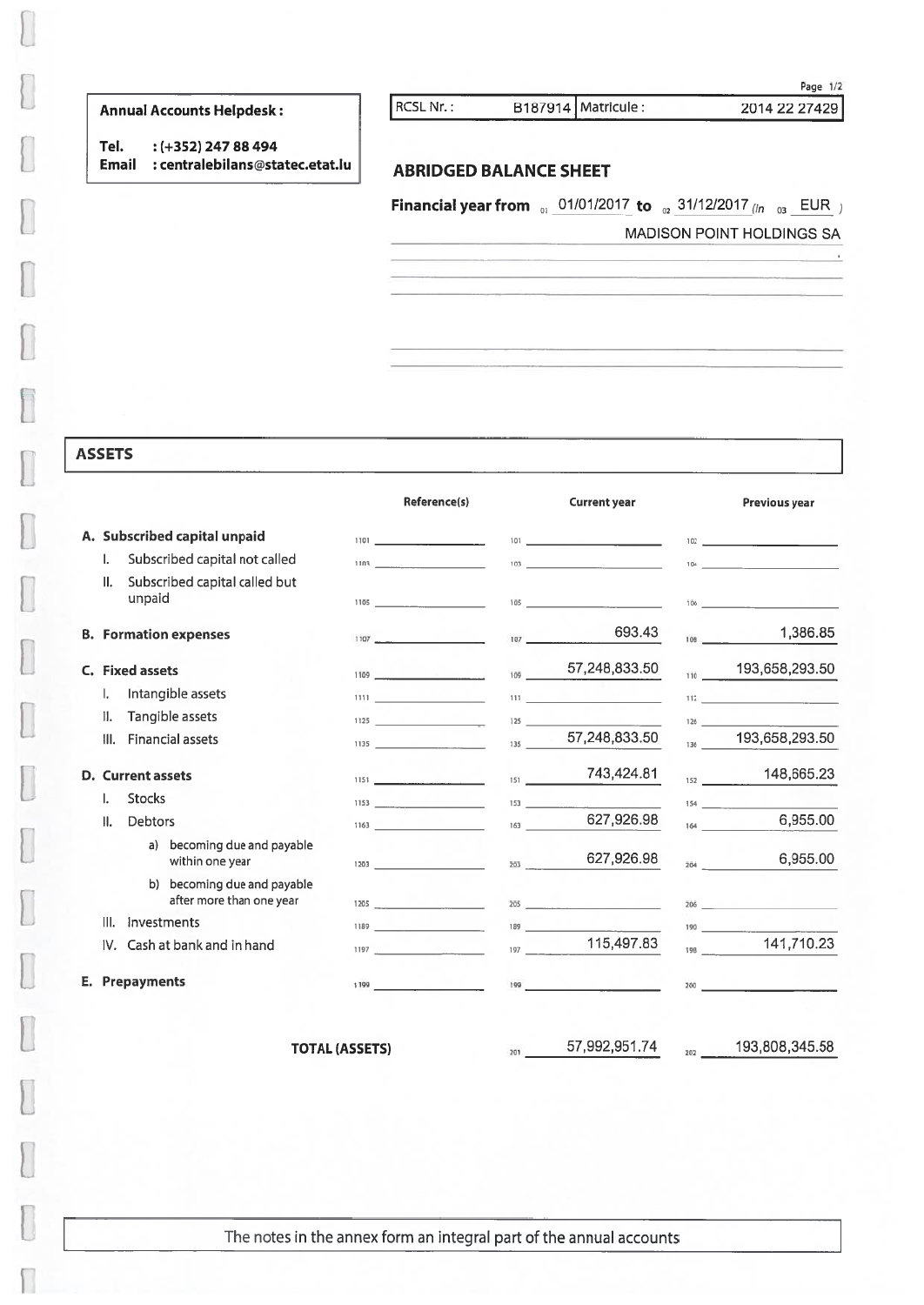# CAPITAL, RESERVES AND LIABILITIES

L

I

 $\sqrt{2}$ 

|                      |                                                         |                                                                                                                                                                                                                                                                                                                                                                                                                                     |                |                                                                                                                                                                                                                                                                                                                                                                                                                                                                         |     | Page 2/2                                                                                                                                                                                                                                                                                                                                                                                                              |
|----------------------|---------------------------------------------------------|-------------------------------------------------------------------------------------------------------------------------------------------------------------------------------------------------------------------------------------------------------------------------------------------------------------------------------------------------------------------------------------------------------------------------------------|----------------|-------------------------------------------------------------------------------------------------------------------------------------------------------------------------------------------------------------------------------------------------------------------------------------------------------------------------------------------------------------------------------------------------------------------------------------------------------------------------|-----|-----------------------------------------------------------------------------------------------------------------------------------------------------------------------------------------------------------------------------------------------------------------------------------------------------------------------------------------------------------------------------------------------------------------------|
|                      |                                                         | RCSL Nr.:                                                                                                                                                                                                                                                                                                                                                                                                                           |                | B187914   Matricule:                                                                                                                                                                                                                                                                                                                                                                                                                                                    |     | 2014 22 27429                                                                                                                                                                                                                                                                                                                                                                                                         |
|                      | <b>CAPITAL, RESERVES AND LIABILITIES</b>                |                                                                                                                                                                                                                                                                                                                                                                                                                                     |                |                                                                                                                                                                                                                                                                                                                                                                                                                                                                         |     |                                                                                                                                                                                                                                                                                                                                                                                                                       |
|                      |                                                         | Reference(s)                                                                                                                                                                                                                                                                                                                                                                                                                        |                | <b>Current year</b>                                                                                                                                                                                                                                                                                                                                                                                                                                                     |     | <b>Previous year</b>                                                                                                                                                                                                                                                                                                                                                                                                  |
|                      | A. Capital and reserves                                 |                                                                                                                                                                                                                                                                                                                                                                                                                                     | $301$ $\qquad$ | 42,968,420.45                                                                                                                                                                                                                                                                                                                                                                                                                                                           | 302 | 159,747,099.53                                                                                                                                                                                                                                                                                                                                                                                                        |
| I.                   | Subscribed capital                                      | $\begin{tabular}{c} \hline 1303 \\ \hline \end{tabular}$                                                                                                                                                                                                                                                                                                                                                                            | 303 700        | 125,000.00                                                                                                                                                                                                                                                                                                                                                                                                                                                              |     | 125,000.00<br>304                                                                                                                                                                                                                                                                                                                                                                                                     |
| Ш.                   | Share premium account                                   | 1305                                                                                                                                                                                                                                                                                                                                                                                                                                |                | 159,216,660.50                                                                                                                                                                                                                                                                                                                                                                                                                                                          |     | 306 159,216,660.50                                                                                                                                                                                                                                                                                                                                                                                                    |
| Ш.                   | Revaluation reserve                                     | 1307                                                                                                                                                                                                                                                                                                                                                                                                                                |                |                                                                                                                                                                                                                                                                                                                                                                                                                                                                         |     |                                                                                                                                                                                                                                                                                                                                                                                                                       |
| IV. Reserves         |                                                         | $\begin{tabular}{c} \bf 1309 \\ \hline \end{tabular}$                                                                                                                                                                                                                                                                                                                                                                               |                | $\frac{1}{309}$ 12,500.00                                                                                                                                                                                                                                                                                                                                                                                                                                               |     | $\frac{310}{2}$ 12,500.00                                                                                                                                                                                                                                                                                                                                                                                             |
| V.                   | Profit or loss brought forward                          | $1319$                                                                                                                                                                                                                                                                                                                                                                                                                              |                | 392,939.03                                                                                                                                                                                                                                                                                                                                                                                                                                                              |     | $\frac{457,313.31}{ }$                                                                                                                                                                                                                                                                                                                                                                                                |
|                      | VI. Profit or loss for the financial year               | $1321$                                                                                                                                                                                                                                                                                                                                                                                                                              |                | $\frac{1}{321}$ -116,778,679.08                                                                                                                                                                                                                                                                                                                                                                                                                                         |     | $-64,374.28$<br>$322$ $\phantom{0}$                                                                                                                                                                                                                                                                                                                                                                                   |
|                      | VII. Interim dividends                                  | $\begin{array}{c c c c c} \hline \multicolumn{3}{c }{\textbf{1323}} & \multicolumn{3}{c }{\textbf{1325}} \\ \hline \multicolumn{3}{c }{\textbf{1323}} & \multicolumn{3}{c }{\textbf{1323}} \\ \hline \multicolumn{3}{c }{\textbf{1323}} & \multicolumn{3}{c }{\textbf{1323}} \\ \hline \multicolumn{3}{c }{\textbf{1323}} & \multicolumn{3}{c }{\textbf{1323}} \\ \hline \multicolumn{3}{c }{\textbf{1323}} & \multicolumn{3}{c }{$ |                |                                                                                                                                                                                                                                                                                                                                                                                                                                                                         |     | $\begin{array}{c c c c c} \hline \multicolumn{3}{c c }{\multicolumn{3}{c c }{\multicolumn{3}{c c }{\multicolumn{3}{c c }{\multicolumn{3}{c c }{\multicolumn{3}{c c }{\multicolumn{3}{c c }{\multicolumn{3}{c c }{\multicolumn{3}{c c }{\multicolumn{3}{c c }{\multicolumn{3}{c c }{\multicolumn{3}{c c }{\multicolumn{3}{c c }{\multicolumn{3}{c c }{\multicolumn{3}{c c }{\multicolumn{3}{c c }{\multicolumn{3}{c c$ |
|                      | VIII. Capital investment subsidies                      | 1325 $\qquad$                                                                                                                                                                                                                                                                                                                                                                                                                       |                | $325$ $\overline{\phantom{a}}$ $\overline{\phantom{a}}$ $\overline{\phantom{a}}$ $\overline{\phantom{a}}$ $\overline{\phantom{a}}$ $\overline{\phantom{a}}$ $\overline{\phantom{a}}$ $\overline{\phantom{a}}$ $\overline{\phantom{a}}$ $\overline{\phantom{a}}$ $\overline{\phantom{a}}$ $\overline{\phantom{a}}$ $\overline{\phantom{a}}$ $\overline{\phantom{a}}$ $\overline{\phantom{a}}$ $\overline{\phantom{a}}$ $\overline{\phantom{a}}$ $\overline{\phantom{a}}$ |     |                                                                                                                                                                                                                                                                                                                                                                                                                       |
| <b>B. Provisions</b> |                                                         | $1331$ and $1331$ and $1331$ and $1331$ and $1331$ and $1331$ and $1331$ and $1331$ and $1331$ and $1331$ and $1331$ and $1331$ and $1331$ and $1331$ and $1331$ and $1331$ and $1331$ and $1331$ and $1331$ and $1331$ and                                                                                                                                                                                                         |                | 88,831.33                                                                                                                                                                                                                                                                                                                                                                                                                                                               |     | 332 107,656.35                                                                                                                                                                                                                                                                                                                                                                                                        |
| C. Creditors         |                                                         | 1435                                                                                                                                                                                                                                                                                                                                                                                                                                |                | 14,935,699.96                                                                                                                                                                                                                                                                                                                                                                                                                                                           |     | 436 33,953,589.70                                                                                                                                                                                                                                                                                                                                                                                                     |
| a)                   | becoming due and payable<br>within one year             | 1453                                                                                                                                                                                                                                                                                                                                                                                                                                | 453            | 1,992,903.96                                                                                                                                                                                                                                                                                                                                                                                                                                                            | 454 | 831,334.70                                                                                                                                                                                                                                                                                                                                                                                                            |
|                      | b) becoming due and payable<br>after more than one year |                                                                                                                                                                                                                                                                                                                                                                                                                                     |                | 12,942,796.00                                                                                                                                                                                                                                                                                                                                                                                                                                                           |     | 33,122,255.00                                                                                                                                                                                                                                                                                                                                                                                                         |
| D. Deferred income   |                                                         | 1403                                                                                                                                                                                                                                                                                                                                                                                                                                | 403            |                                                                                                                                                                                                                                                                                                                                                                                                                                                                         | 404 |                                                                                                                                                                                                                                                                                                                                                                                                                       |
|                      | TOTAL (CAPITAL, RESERVES AND LIABILITIES)               |                                                                                                                                                                                                                                                                                                                                                                                                                                     | 405            | 57,992,951.74                                                                                                                                                                                                                                                                                                                                                                                                                                                           | 406 | 193,808,345.58                                                                                                                                                                                                                                                                                                                                                                                                        |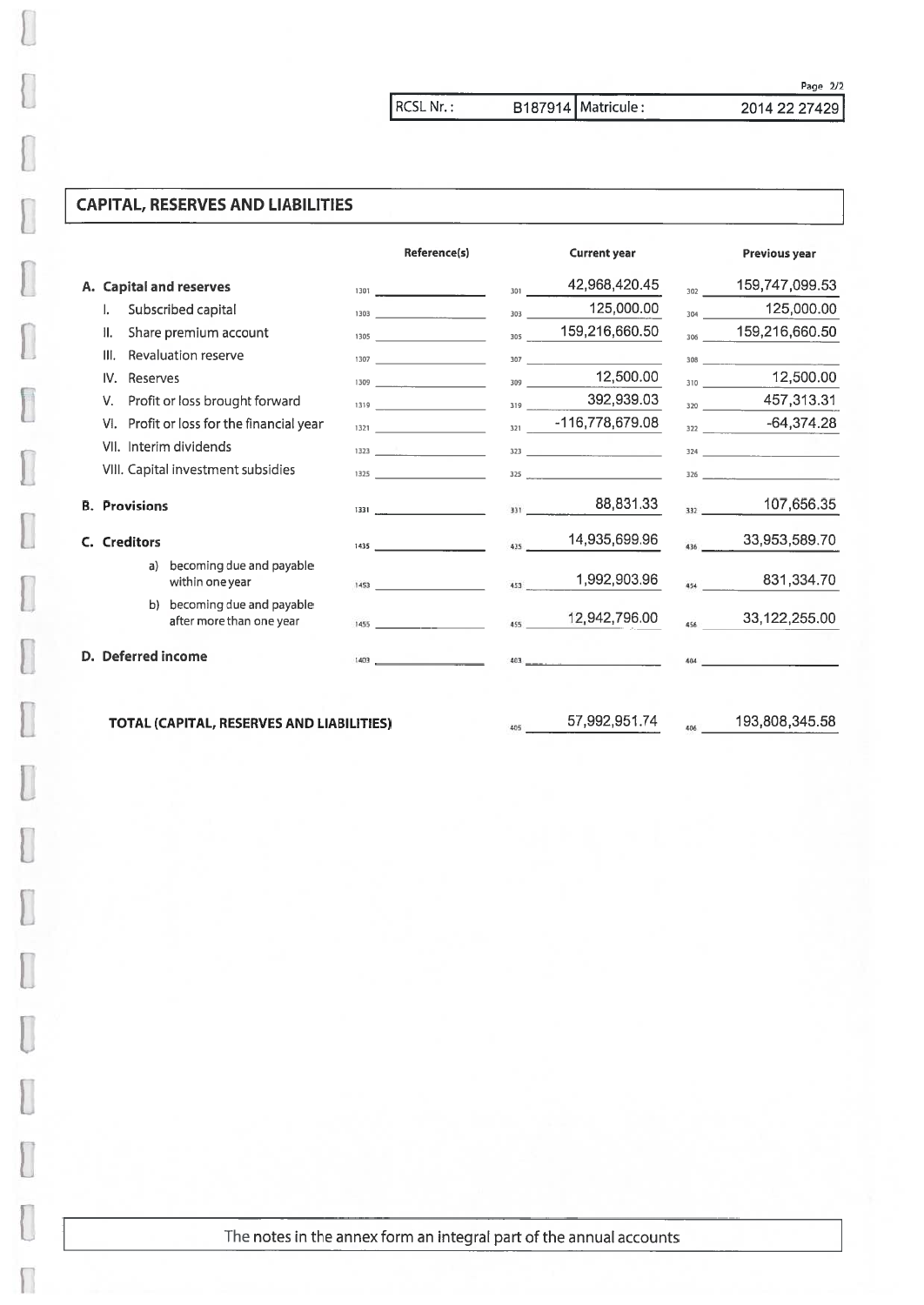# Annual Accounts Helpdesk: **industrial RCSL Nr.:** B187914 Matricule: 2014 22 27429

# ABRIDGED PROFIT AND LOSS ACCOUNT

## ABRIDGED PROFIT AND LOSS ACCOUNT

| 2014 22 27429                    |     | B187914   Matricule :                                                                |                                    | RCSL Nr.:                                                                                                                                                                                                                                                                                                                                                                                               |      | <b>Annual Accounts Helpdesk:</b>                                   |                               |      |  |
|----------------------------------|-----|--------------------------------------------------------------------------------------|------------------------------------|---------------------------------------------------------------------------------------------------------------------------------------------------------------------------------------------------------------------------------------------------------------------------------------------------------------------------------------------------------------------------------------------------------|------|--------------------------------------------------------------------|-------------------------------|------|--|
|                                  |     | <b>ABRIDGED PROFIT AND LOSS ACCOUNT</b>                                              |                                    |                                                                                                                                                                                                                                                                                                                                                                                                         |      | $:(+352)$ 247 88 494<br>Email : centralebilans@statec.etat.lu      |                               | Tel. |  |
|                                  |     | <b>Financial year from</b> $_{01}$ 01/01/2017 to $_{02}$ 31/12/2017 (in $_{03}$ EUR) |                                    |                                                                                                                                                                                                                                                                                                                                                                                                         |      |                                                                    |                               |      |  |
| <b>MADISON POINT HOLDINGS SA</b> |     |                                                                                      |                                    |                                                                                                                                                                                                                                                                                                                                                                                                         |      |                                                                    |                               |      |  |
|                                  |     |                                                                                      |                                    |                                                                                                                                                                                                                                                                                                                                                                                                         |      |                                                                    |                               |      |  |
|                                  |     |                                                                                      |                                    |                                                                                                                                                                                                                                                                                                                                                                                                         |      |                                                                    |                               |      |  |
|                                  |     |                                                                                      |                                    |                                                                                                                                                                                                                                                                                                                                                                                                         |      |                                                                    |                               |      |  |
|                                  |     |                                                                                      |                                    |                                                                                                                                                                                                                                                                                                                                                                                                         |      |                                                                    |                               |      |  |
|                                  |     |                                                                                      |                                    |                                                                                                                                                                                                                                                                                                                                                                                                         |      |                                                                    |                               |      |  |
|                                  |     |                                                                                      |                                    |                                                                                                                                                                                                                                                                                                                                                                                                         |      |                                                                    |                               |      |  |
|                                  |     |                                                                                      |                                    |                                                                                                                                                                                                                                                                                                                                                                                                         |      |                                                                    |                               |      |  |
|                                  |     |                                                                                      |                                    |                                                                                                                                                                                                                                                                                                                                                                                                         |      |                                                                    |                               |      |  |
|                                  |     |                                                                                      |                                    |                                                                                                                                                                                                                                                                                                                                                                                                         |      |                                                                    |                               |      |  |
|                                  |     |                                                                                      |                                    |                                                                                                                                                                                                                                                                                                                                                                                                         |      | <b>ABRIDGED PROFIT AND LOSS ACCOUNT</b>                            |                               |      |  |
| Previous year                    |     | <b>Current year</b>                                                                  |                                    | Reference(s)                                                                                                                                                                                                                                                                                                                                                                                            |      |                                                                    |                               |      |  |
| $-48,065.18$                     | 652 | $-88,149.13$                                                                         | 651                                | $1651$ and $\overline{0}$ and $\overline{0}$ and $\overline{0}$ and $\overline{0}$ and $\overline{0}$ and $\overline{0}$ and $\overline{0}$ and $\overline{0}$ and $\overline{0}$ and $\overline{0}$ and $\overline{0}$ and $\overline{0}$ and $\overline{0}$ and $\overline{0}$ and $\overline{0}$ and $\overline{0}$ and $\$                                                                          |      |                                                                    | 1. to 5. Gross profit or loss |      |  |
|                                  |     |                                                                                      |                                    |                                                                                                                                                                                                                                                                                                                                                                                                         |      |                                                                    | 6. Staff costs                |      |  |
| $-27,406.58$<br>$-24,421.09$     |     | $-21,841.84$<br>-19,524.33                                                           | $605$ $\qquad$<br>$607$ and $\sim$ | $1605$ and $\overline{\phantom{a}}$ and $\overline{\phantom{a}}$ and $\overline{\phantom{a}}$ and $\overline{\phantom{a}}$ and $\overline{\phantom{a}}$ and $\overline{\phantom{a}}$ and $\overline{\phantom{a}}$ and $\overline{\phantom{a}}$ and $\overline{\phantom{a}}$ and $\overline{\phantom{a}}$ and $\overline{\phantom{a}}$ and $\overline{\phantom{a}}$ and $\overline{\phantom{a}}$ and $\$ |      |                                                                    | a) Wages and salaries         |      |  |
| $-2,985.49$                      |     | $-2,317.51$                                                                          |                                    | 1609                                                                                                                                                                                                                                                                                                                                                                                                    |      |                                                                    | Social security costs         | b)   |  |
|                                  |     |                                                                                      | 653                                | 1653                                                                                                                                                                                                                                                                                                                                                                                                    |      | relating to pensions                                               | i                             |      |  |
|                                  |     |                                                                                      |                                    |                                                                                                                                                                                                                                                                                                                                                                                                         |      | ii) other social security costs                                    |                               |      |  |
|                                  |     | $-2,317.51$                                                                          |                                    | 1613 and the contract of the contract of $\mathcal{L}$                                                                                                                                                                                                                                                                                                                                                  |      |                                                                    | Other staff costs             | C)   |  |
| $-693.42$                        | 658 | $-693.42$                                                                            | 657                                |                                                                                                                                                                                                                                                                                                                                                                                                         | 1657 |                                                                    | 7. Value adjustments          |      |  |
|                                  |     |                                                                                      |                                    |                                                                                                                                                                                                                                                                                                                                                                                                         |      | in respect of formation expenses<br>and of tangible and intangible |                               | a)   |  |
| $-2,985.49$<br>$-693.42$         |     | $-693.42$                                                                            | 659                                |                                                                                                                                                                                                                                                                                                                                                                                                         |      |                                                                    | fixed assets                  |      |  |
| 662                              |     | <u> Martin College (Martin College)</u>                                              | 661                                | 1661                                                                                                                                                                                                                                                                                                                                                                                                    |      | b) in respect of current assets                                    |                               |      |  |
|                                  |     |                                                                                      |                                    |                                                                                                                                                                                                                                                                                                                                                                                                         |      |                                                                    |                               |      |  |

The notes in the annex form an integral par<sup>t</sup> of the annual accounts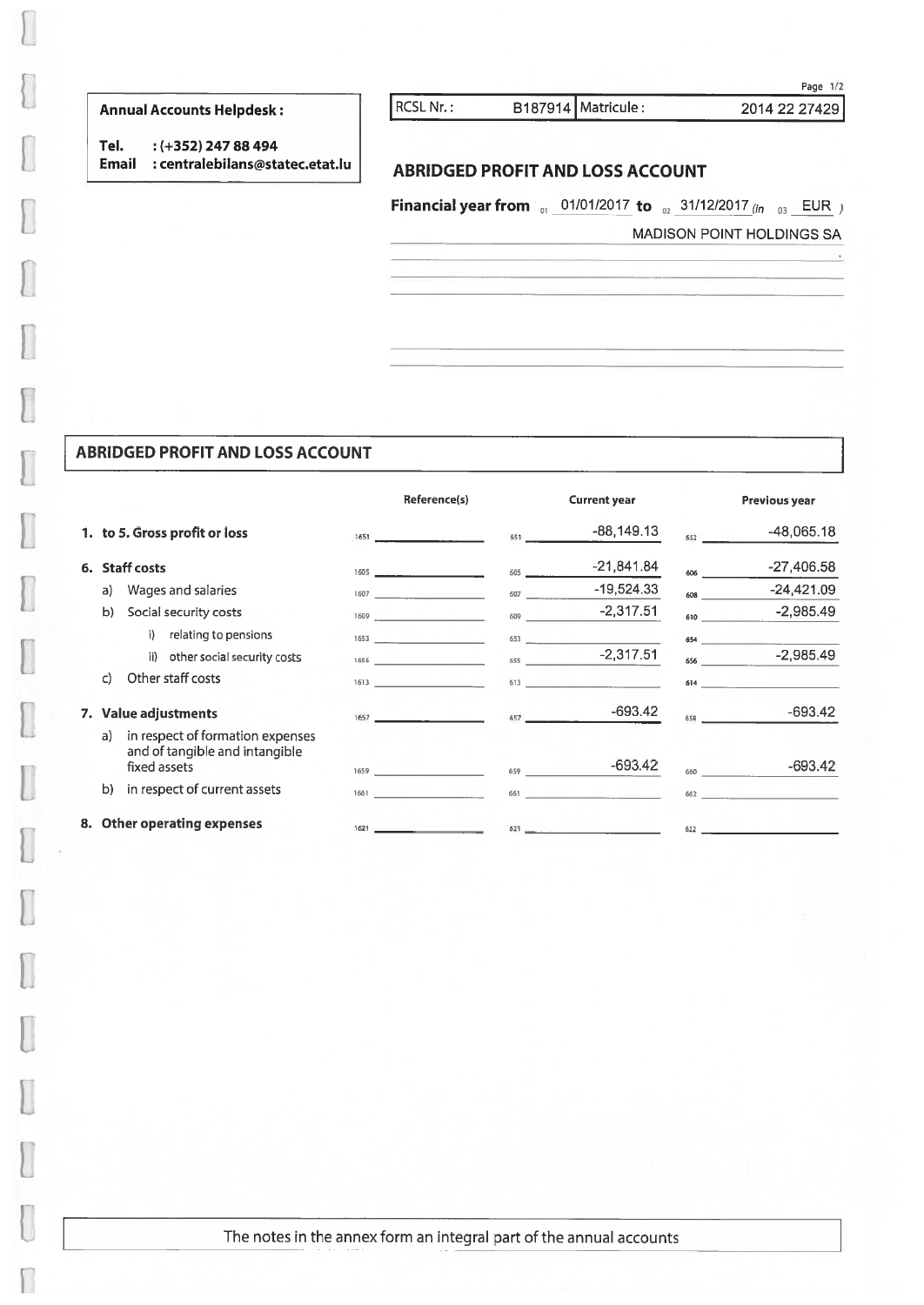|                                                                                                      |      | <b>RCSL Nr.:</b>                                                                                                                                                                                                                                                                                                               |     | B187914   Matricule:                                                                                                                                                                                                                                                                                                   |            | Page 2/2<br>2014 22 27429                                                                                                                                                                                                                                                                                                                                                                                  |
|------------------------------------------------------------------------------------------------------|------|--------------------------------------------------------------------------------------------------------------------------------------------------------------------------------------------------------------------------------------------------------------------------------------------------------------------------------|-----|------------------------------------------------------------------------------------------------------------------------------------------------------------------------------------------------------------------------------------------------------------------------------------------------------------------------|------------|------------------------------------------------------------------------------------------------------------------------------------------------------------------------------------------------------------------------------------------------------------------------------------------------------------------------------------------------------------------------------------------------------------|
|                                                                                                      |      | Reference(s)                                                                                                                                                                                                                                                                                                                   |     | <b>Current year</b>                                                                                                                                                                                                                                                                                                    |            | Previous year                                                                                                                                                                                                                                                                                                                                                                                              |
| 9. Income from participating interests                                                               |      |                                                                                                                                                                                                                                                                                                                                |     | 715 $\frac{1}{2}$ $\frac{1}{2}$ $\frac{1}{2}$ $\frac{1}{2}$ $\frac{1}{2}$ $\frac{1}{2}$ $\frac{1}{2}$ $\frac{1}{2}$ $\frac{1}{2}$ $\frac{1}{2}$ $\frac{1}{2}$ $\frac{1}{2}$ $\frac{1}{2}$ $\frac{1}{2}$ $\frac{1}{2}$ $\frac{1}{2}$ $\frac{1}{2}$ $\frac{1}{2}$ $\frac{1}{2}$ $\frac{1}{2}$ $\frac{1}{2}$ $\frac{1}{2$ |            | $716$ and $\frac{1}{2}$ and $\frac{1}{2}$ and $\frac{1}{2}$ and $\frac{1}{2}$ and $\frac{1}{2}$ and $\frac{1}{2}$ and $\frac{1}{2}$ and $\frac{1}{2}$ and $\frac{1}{2}$ and $\frac{1}{2}$ and $\frac{1}{2}$ and $\frac{1}{2}$ and $\frac{1}{2}$ and $\frac{1}{2}$ and $\frac{1}{2}$ and                                                                                                                    |
| derived from affiliated undertakings<br>a)                                                           |      | 1717                                                                                                                                                                                                                                                                                                                           |     | 717                                                                                                                                                                                                                                                                                                                    |            | 718 (1988)                                                                                                                                                                                                                                                                                                                                                                                                 |
| other income from participating<br>b)<br>interests                                                   |      | 1719                                                                                                                                                                                                                                                                                                                           |     | 719 — 2002 — 2003 — 2004 — 2005 — 2006 — 2007 — 2008 — 2008 — 2008 — 2008 — 2008 — 2008 — 2008 — 200                                                                                                                                                                                                                   |            |                                                                                                                                                                                                                                                                                                                                                                                                            |
| 10. Income from other investments and<br>loans forming part of the fixed assets                      |      | $1721$ and $\overline{a}$ and $\overline{a}$ and $\overline{a}$ and $\overline{a}$ and $\overline{a}$ and $\overline{a}$ and $\overline{a}$ and $\overline{a}$ and $\overline{a}$ and $\overline{a}$ and $\overline{a}$ and $\overline{a}$ and $\overline{a}$ and $\overline{a}$ and $\overline{a}$ and $\overline{a}$ and $\$ |     | $\frac{44,251,199.14}{2}$                                                                                                                                                                                                                                                                                              | 722        | 40,059,934.35                                                                                                                                                                                                                                                                                                                                                                                              |
| derived from affiliated undertakings<br>a)                                                           |      | 1723                                                                                                                                                                                                                                                                                                                           |     | $723$ 44,251,199.14                                                                                                                                                                                                                                                                                                    |            | $724$ 40,059,934.35                                                                                                                                                                                                                                                                                                                                                                                        |
| other income not included under a)<br>b)                                                             |      | 1725 $\qquad \qquad$                                                                                                                                                                                                                                                                                                           |     | 725                                                                                                                                                                                                                                                                                                                    |            |                                                                                                                                                                                                                                                                                                                                                                                                            |
| 11. Other interest receivable and smilar<br>income                                                   |      |                                                                                                                                                                                                                                                                                                                                |     | 727                                                                                                                                                                                                                                                                                                                    |            | $\begin{array}{ccccccccccccccccc}\n\hline\n\end{array}$                                                                                                                                                                                                                                                                                                                                                    |
| derived from affiliated undertakings<br>a)                                                           |      | $1729$                                                                                                                                                                                                                                                                                                                         |     |                                                                                                                                                                                                                                                                                                                        |            |                                                                                                                                                                                                                                                                                                                                                                                                            |
| other interest and similar income<br>b)                                                              |      |                                                                                                                                                                                                                                                                                                                                |     | 731                                                                                                                                                                                                                                                                                                                    |            |                                                                                                                                                                                                                                                                                                                                                                                                            |
| 12. Share of profit or loss of<br>undertakings accounted for under the<br>equity method              |      | 1663                                                                                                                                                                                                                                                                                                                           |     |                                                                                                                                                                                                                                                                                                                        |            | 664 864                                                                                                                                                                                                                                                                                                                                                                                                    |
| 13. Value adjustments in respect of<br>financial assets and of investments<br>held as current assets |      | 1665                                                                                                                                                                                                                                                                                                                           |     | $\frac{665}{665}$ -116,730,001.00                                                                                                                                                                                                                                                                                      |            | $666$ and $\overline{\phantom{a}}$ and $\overline{\phantom{a}}$ and $\overline{\phantom{a}}$ and $\overline{\phantom{a}}$ and $\overline{\phantom{a}}$ and $\overline{\phantom{a}}$ and $\overline{\phantom{a}}$ and $\overline{\phantom{a}}$ and $\overline{\phantom{a}}$ and $\overline{\phantom{a}}$ and $\overline{\phantom{a}}$ and $\overline{\phantom{a}}$ and $\overline{\phantom{a}}$ and $\over$ |
| 14. Interest payable and similar expenses                                                            |      | 1627                                                                                                                                                                                                                                                                                                                           |     | $\frac{627}{2}$ -44,184,377.83                                                                                                                                                                                                                                                                                         | 628 (1995) | -40,044,933.45                                                                                                                                                                                                                                                                                                                                                                                             |
| concerning affiliated undertakings<br>a)                                                             |      | $1629$ and $\overline{29}$ and $\overline{29}$ and $\overline{29}$ and $\overline{29}$ and $\overline{29}$ and $\overline{29}$ and $\overline{29}$ and $\overline{21}$ and $\overline{21}$ and $\overline{21}$ and $\overline{21}$ and $\overline{21}$ and $\overline{21}$ and $\overline{21}$ and $\overline{21}$ and         |     | $-44,184,377.83$                                                                                                                                                                                                                                                                                                       |            | $\frac{40,044,866.96}{2}$                                                                                                                                                                                                                                                                                                                                                                                  |
| other interest and similar expenses<br>b)                                                            | 1631 | the control of the control of the                                                                                                                                                                                                                                                                                              | 631 | and the property of the company of                                                                                                                                                                                                                                                                                     |            | $-66.49$<br>632                                                                                                                                                                                                                                                                                                                                                                                            |
| 15. Tax on profit or loss                                                                            | 1635 |                                                                                                                                                                                                                                                                                                                                | 635 |                                                                                                                                                                                                                                                                                                                        |            | 636 — Польский принцепти († 1836 г.)<br>18 декември – Александр III и Сандр II и Сандр II и Сандр II и Сандр II и Сандр II и Сандр II и Сандр II и Са                                                                                                                                                                                                                                                      |
| 16. Profit or loss after taxation                                                                    | 1667 |                                                                                                                                                                                                                                                                                                                                | 667 | -116,773,864.08                                                                                                                                                                                                                                                                                                        |            | $-61,164.28$                                                                                                                                                                                                                                                                                                                                                                                               |
| 17. Other taxes not shown under items<br>1 to 16                                                     | 1637 |                                                                                                                                                                                                                                                                                                                                | 637 | $-4,815.00$                                                                                                                                                                                                                                                                                                            | 638        | $-3,210.00$                                                                                                                                                                                                                                                                                                                                                                                                |
| 18. Profit or loss for the financial year                                                            | 1669 |                                                                                                                                                                                                                                                                                                                                | 669 | -116,778,679.08                                                                                                                                                                                                                                                                                                        | 670        | $-64,374.28$                                                                                                                                                                                                                                                                                                                                                                                               |
|                                                                                                      |      |                                                                                                                                                                                                                                                                                                                                |     |                                                                                                                                                                                                                                                                                                                        |            |                                                                                                                                                                                                                                                                                                                                                                                                            |

 $\begin{bmatrix} \phantom{-} \end{bmatrix}$ 

I

I

I

J

I

ĺ

I

I

I

I

Î

J 1

I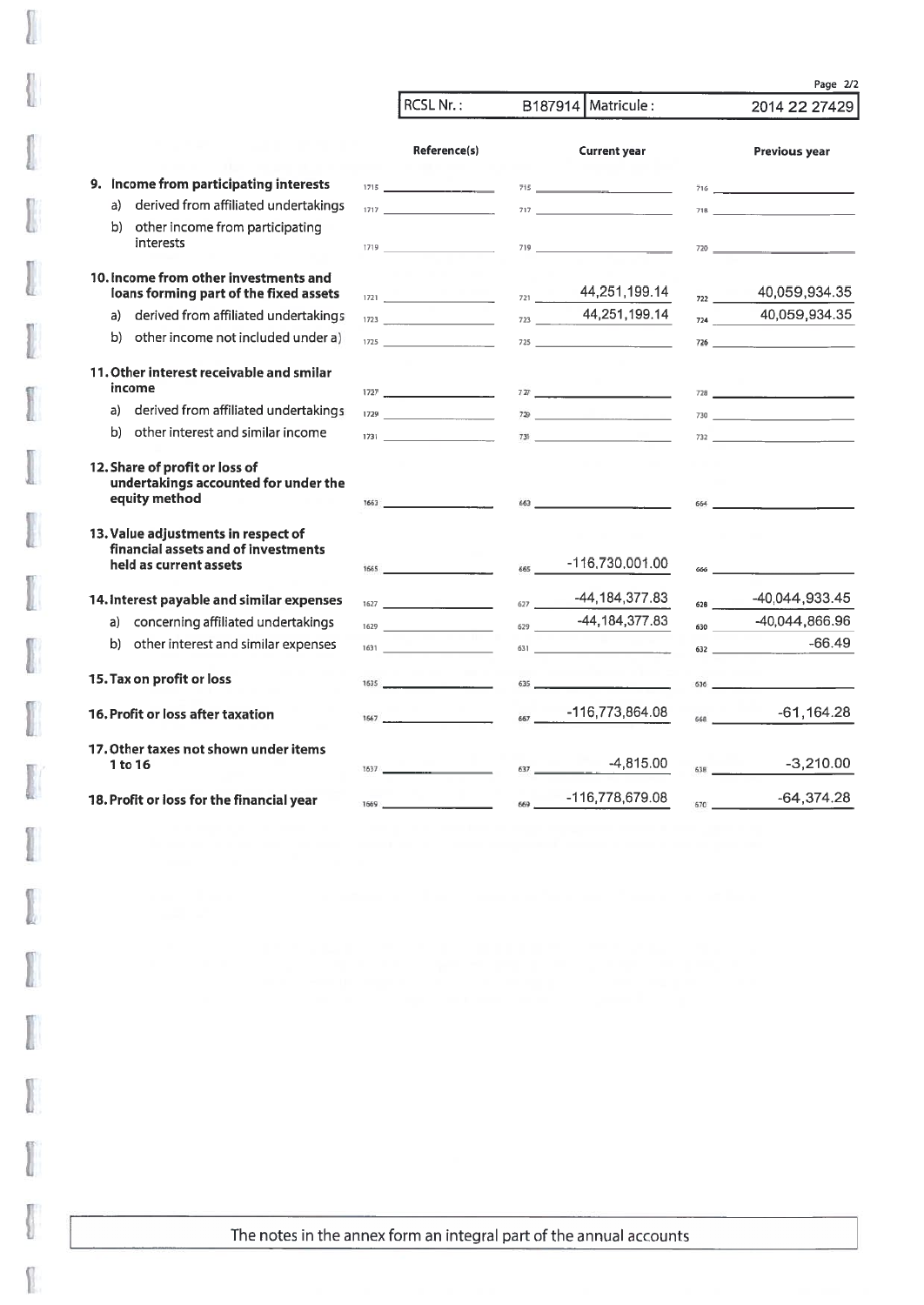# Madison Point Holdings S.A. Notes to the annual accounts for the year ended 31 December 2017

#### Note 3 — Financial fixed assets (continued)

Undertakings in which the Company holds at least 20% share capital are as follows:

|                                      |                    | 2017      |                            |                          |                                                             |
|--------------------------------------|--------------------|-----------|----------------------------|--------------------------|-------------------------------------------------------------|
|                                      | Register<br>office | Ownership | Last balance<br>sheet date | Net equity<br><b>EUR</b> | Profit (loss)<br>for<br>the financial<br>year<br><b>EUR</b> |
| Madison Point Investment S.à r.l.    | Luxembourg         | 100%      | 31 December 2017           | 43,590,429               | (116, 501, 371)                                             |
| Madison Point Investment II S.à r.l. | Luxembourg         | 100%      | 31 December 2017           | 2,305,829                | 1,182,830                                                   |
| Madison Point Hotels S.A.            | Greece             | 100%      | 31 December 2017           | (159, 417)               | (359, 417)                                                  |
|                                      |                    | 2016      |                            |                          |                                                             |
|                                      | Register<br>office | Ownership | Last balance<br>sheet date | Net equity<br><b>EUR</b> | Profit (loss)<br>for<br>the financial<br>year               |
|                                      |                    |           |                            |                          | EUR                                                         |
| Madison Point Investment S.à r.l.    | Luxembourg         | 100%      | 31 December 2016           | 160,091,800              | (13,764)                                                    |
| Madison Point Investment II S.à r.I  | Luxembourg         | 100%      | 31 December 2016           | 1.122.999                | 333,450                                                     |

The underlying net equity and result for the period are based on the unaudited annual accounts of the subsidiaries as of 31 December 2017 and 2016.

The Board of Directors of the Company agreed to adjust the value of its investments in Madison Point Investment S.à r.l. by an amount equivalent to the impairment on the underlying asset of EUR1 16,455,001 as 31 December 2017.

As of 31 December 2017, the Board of Directors of the Company agreed to adjust the value of its investments in MP Hotels by EURI25,000 and the value of the Tranche <sup>A</sup> bonds by EURI5O,000 based on the recent offer that it received from an interested buyer.

#### Note 4 - Debtors

Debtors are mainly composed of:

|         | 2016  |
|---------|-------|
|         |       |
| 619,698 |       |
| 7.490   | 6,955 |
| 739     |       |
| 627,927 | 6,955 |
|         | 2017  |

The roll forward of interest derived from affiliated undertakings is as follows:

| in EUR                                                  | 2017           | 2016           |
|---------------------------------------------------------|----------------|----------------|
| Balance as at 1 January                                 |                | 467,460        |
| Interest income for the year                            | 44,251,199     | 40,059,934     |
| Collections during the year                             | (45, 728, 495) | (40, 635, 110) |
| Overpayment from MPI II                                 | 1,478,035      | 107,716        |
| Balance as at 31 December                               | 739            |                |
| Overpayment from MPI II - reclassification to Creditors | 1,585,751      | 107,716        |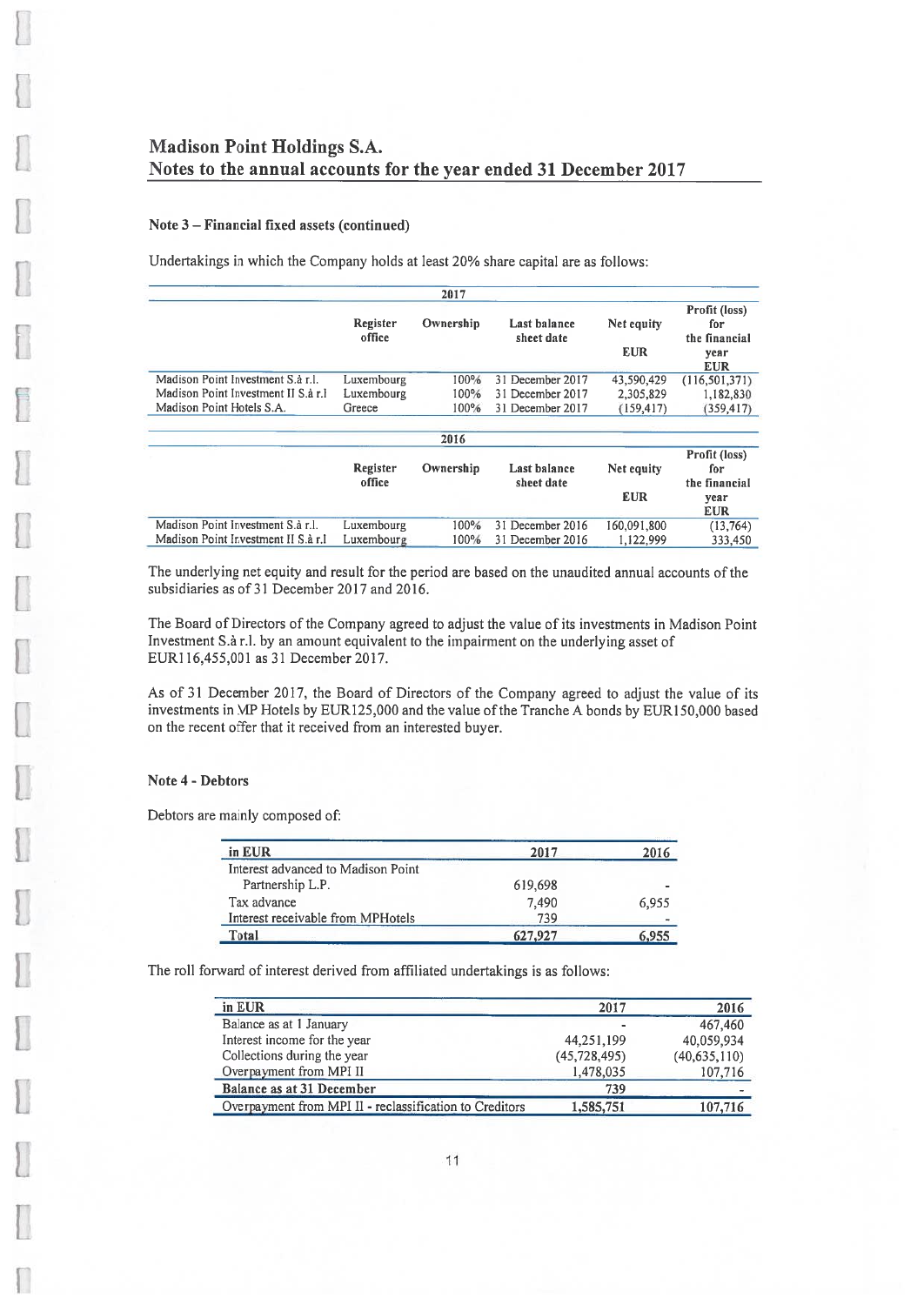# Madison Point Holdings S.A. Notes to the annual accounts for the year ended 31 December 2017

#### Note 5 -Capital and reserves

#### 5.1 Subscribed capital

The subscribed capital amounts to EUR 125,000 and is divided into 1,250,000 A shares fully paid with a nominal value of EUR 0.01, 1,250,000 B shares fully paid with a nominal value of EUR 0.01, 1,250,000 <sup>C</sup> shares fully paid with <sup>a</sup> nominal value of EUR 0.01, 1,250,000 <sup>D</sup> shares fully paid with <sup>a</sup> nominal value of EUR 0.01, 1,250,000 E shares fully paid with a nominal value of EUR 0.01, 1,250,000 F shares fully paid with <sup>a</sup> nominal value ofEUR 0.01, 1,250,000 <sup>G</sup> shares fully paid with <sup>a</sup> nominal value ofEUR 0.01, 1,250,000 <sup>H</sup> shares fully paid with <sup>a</sup> nominal value of EUR 0.01, 1,250,000 <sup>1</sup> shares fully paid with <sup>a</sup> nominal value ofEUR 0.01 and 1,250,000 <sup>J</sup> shares fully paid with <sup>a</sup> nominal value ofEUR 0.01.

#### 5.2 Share premium and similar premiums

On <sup>27</sup> October 2014, the Company increased its capital by EUR 100,000 by issuing 10,000,000 shares with a nominal value of EUR 0.01 plus a share premium of EUR 1,013,712.

Based on the Contribution Agreement effective on <sup>15</sup> December <sup>2014</sup> between the Company and Madison Point Partnership, L.P. (the "Parent Company"), it was agree<sup>d</sup> that the Parent Company shall contribute by a contribution in kind of an aggregate amount of EUR 158,202,949 of principal and accrued yield on the TPECs issued as a capital contribution on the existing shares of the Company to the Company, and to be allocated to the special reserve account relating to the existing shares of the Company.

There were no movements in the premium account as of 31 December 2017.

#### 5.3 Legal reserve

The Company is required to allocate <sup>a</sup> minimum of 5% of its annual net income to <sup>a</sup> legal reserve, until this reserve equals 10% of the subscribed share capital. This reserve may not be distributed.

#### 5.4 Movements for the year on equity accounts and profit and loss items

Movements for the year are as follows:

|                                                            |                              |                                    |          | 2017                                 |                                       |                 |
|------------------------------------------------------------|------------------------------|------------------------------------|----------|--------------------------------------|---------------------------------------|-----------------|
| in EUR                                                     | <b>Subscribed</b><br>capital | <b>Share</b><br>premium<br>account | Reserves | Profit or<br>loss brought<br>forward | <b>Profit or loss</b><br>for the year | <b>Total</b>    |
| Balance as at 1 January                                    | 125,000                      | 159,216,661                        | 12,500   | 457.313                              | (64, 374)                             | 159,747,100     |
| Movements for the year:<br>- Allocation of previous year's |                              |                                    |          |                                      |                                       |                 |
| profit or loss                                             |                              | ÷.                                 | ٠        | (64, 374)                            | 64,374                                |                 |
| - Profit or loss for the year                              |                              |                                    |          |                                      | (116, 778, 679)                       | (116, 778, 679) |
| Balance as at 31 December                                  | 125,000                      | 159,216,661                        | 12,500   | 392,939                              | (116, 778, 679)                       | 42,968,421      |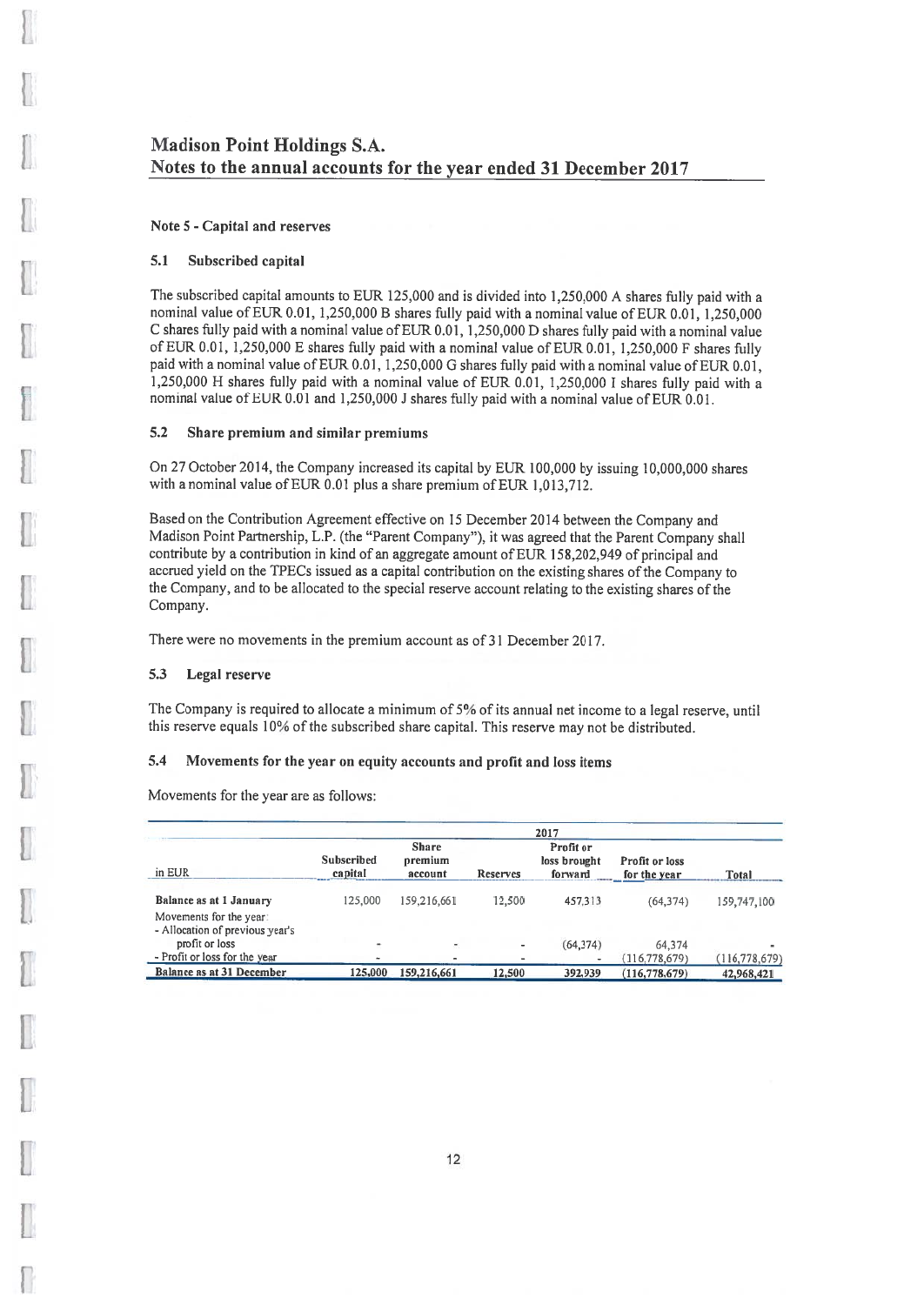## Note 6 — Creditors (continued)

During the period ended <sup>31</sup> December <sup>2017</sup> and 2016, the Company had the following movements in the amounts owed to affiliated undertakings:

|                                   | 2017           |                |  |
|-----------------------------------|----------------|----------------|--|
| in EUR                            | Principal      | Interest       |  |
| Balance as at 01 January          | 33, 122, 255   | 316,465        |  |
| Additions during the year         |                |                |  |
| Interest incurred during the year |                | 44,184,378     |  |
| Repayments during the year        | (20, 179, 459) | (45, 120, 541) |  |
| <b>Balance as at 31 December</b>  | 12,942,796     | (619, 698)     |  |
|                                   | 2016           |                |  |
| in EUR                            | Principal      | Interest       |  |
| Balance as at 01 January          | 50,037,423     | 1,403,598      |  |
| Additions during the year         |                |                |  |
| Interest incurred during the year |                | 40,044,867     |  |
| Repayments during the year        | (16, 915, 168) | (41, 132, 000) |  |
| <b>Balance as at 31 December</b>  | 33,122,255     | 316,465        |  |

## Note 7 — Provisions

I

Provisions are made up as follows:

| in EUR           | 2017   | 2016    |
|------------------|--------|---------|
| Listing fees     | 51,407 | 66,676  |
| Net wealth tax   | 8.090  | 3,275   |
| Income tax       | 6.420  | 6,420   |
| Other provisions | 22,914 | 31,285  |
| Total            | 88,831 | 107,656 |

Other provisions are compose<sup>d</sup> of accrued professional fees and accrued operating expenses.

#### Note 8 - Tax

| in EUR                                | <b>Current tax</b> | Total<br>2017 | Total<br>2016 |
|---------------------------------------|--------------------|---------------|---------------|
| Tax provisions - opening balance      | 9,695              | 9.695         | 6.485         |
| Movements for the year:               |                    |               |               |
| - Tax expenses on ordinary activities | 4.815              | 4,815         | 3.210         |
| - Taxes paid                          |                    |               |               |
| Tax provisions - closing balance      | 14,510             | 14,510        | 9,695         |